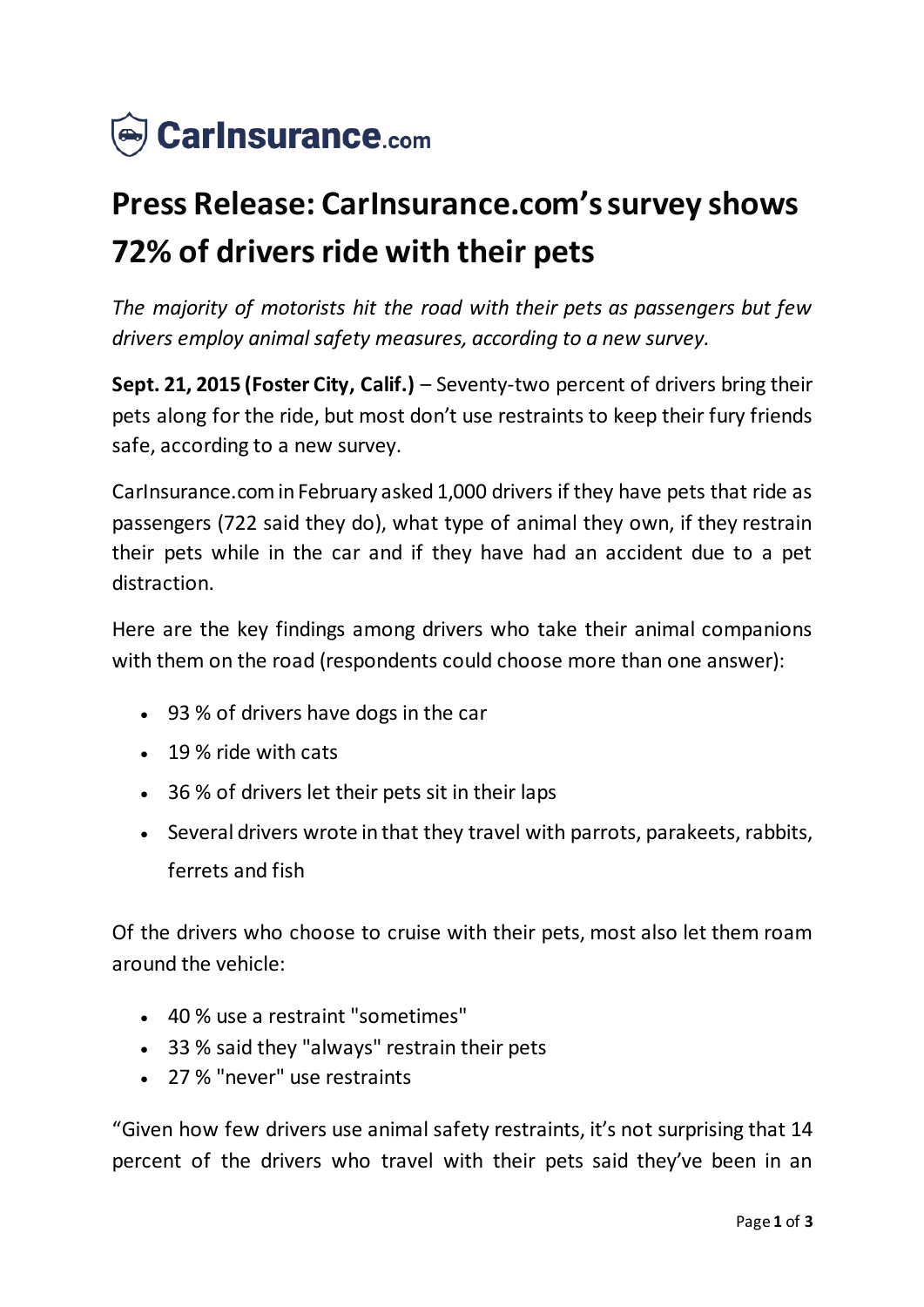accident or had a 'near miss' due to their pet distracting them," said Michelle Megna, managing editor of CarInsurance.com.

### **When the fur flies, are you covered?**

If you get into an accident while traveling with your pet, your car insurance comes into play. Your liability insurance will pay for damage to the other driver's car and for others' injuries if you crash while driving with your pet. This is true even if your pet distracted you and you did not have it restrained. To have your own car fixed you must have bought optional collision coverage.

You would have to pay for medical care for your pet if it's injured during an accident you caused. If the other driver is at fault, you can make a claim against the driver's property damage liability coverage to cover your pet's vet bills.

"Some car insurers do offer pet coverage under the collision portion of your policy," says Megna. "Coverage levels vary dramatically, but the average is typically between \$1,000 and \$2,000, which may not be nearly enough to pay for vet bills if there are serious injuries."

## **Safe pet travel tips**

To prevent your pet from being hurt while riding in the car, animal safety experts recommend you use a harness, crate or restraint.

Subaru of America and the nonprofit consumer advocacy group Center for Pet Safety (CPS) first teamed up in 2013 to test pet-safety harnesses and just released test results for crates, carriers and the connectors they use.

"We advise pet owners to secure their dog using any brand that is Center for Pet Safety Certified," says Lindsey Wolko, CPS founder. "We independently test harness and crate products and if they meet our published standard, they are awarded a badge to use on their packaging to help pet owners identify the best brands on the market."

The CPS certified the Sleepypod Clickit Sport harness and the Gunner Kennels G1 Intermediate with 8' Tie Down Straps was just named the 2015 Top Performing Crate by CPS and Subaru.